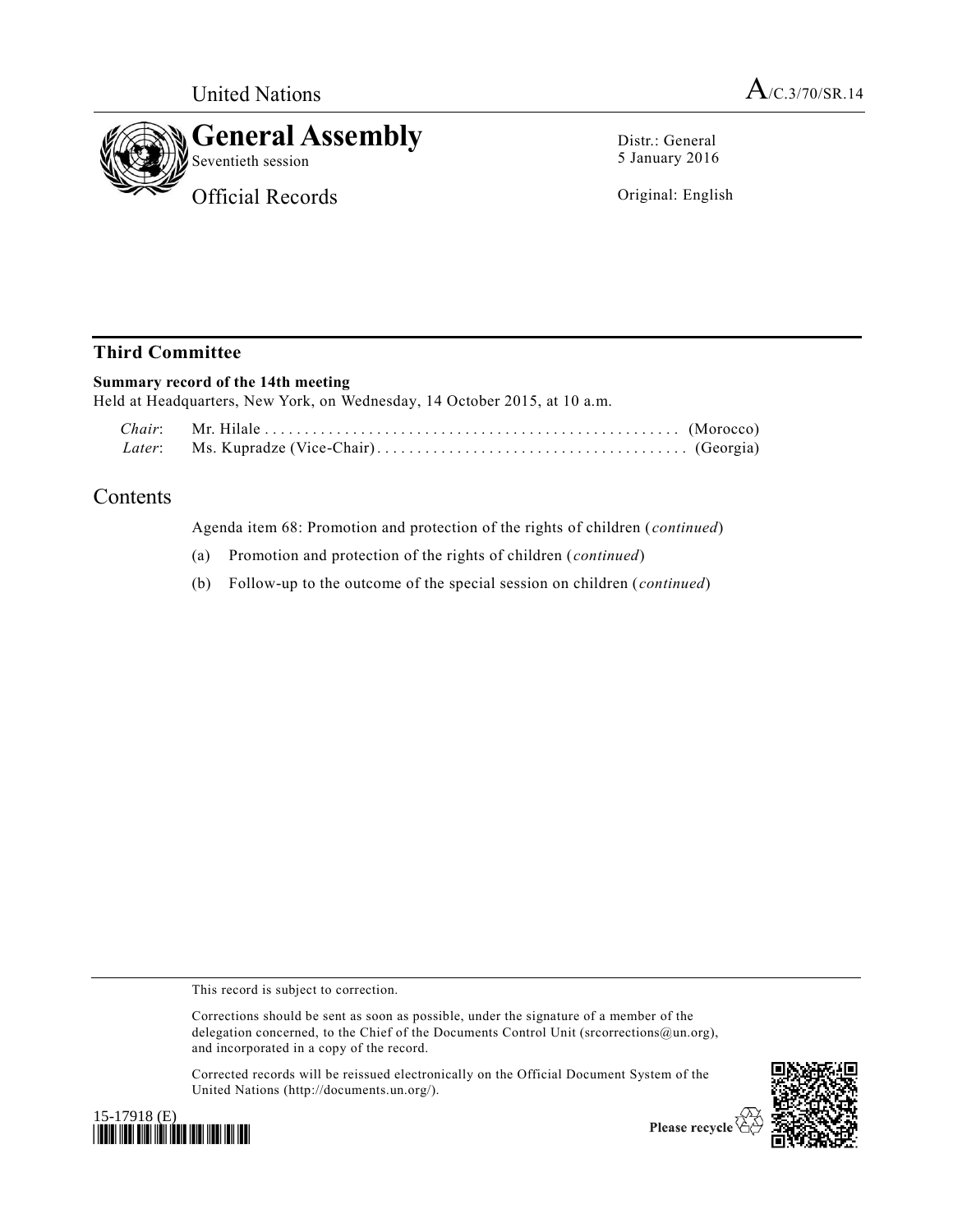*The meeting was called to order at 10.10 a.m.*

**Agenda item 68: Promotion and protection of the rights of children** (*continued*)

- **(a) Promotion and protection of the rights of children** (*continued*) [\(A/69/41,](http://undocs.org/A/69/41) [A/70/162,](http://undocs.org/A/70/162) [A/70/222,](http://undocs.org/A/70/222) [A/70/267,](http://undocs.org/A/70/267) [A/70/289,](http://undocs.org/A/70/289) [A/70/315,](http://undocs.org/A/70/315) [A/HRC/28/56](http://undocs.org/A/HRC/28/56) an[d A/HRC/28/56/Add.1\)](http://undocs.org/A/HRC/28/56/Add.1)
- **(b) Follow-up to the outcome of the special session on children** (*continued*) [\(A/70/265\)](http://undocs.org/A/70/265)

1. **Mr. Mezmur** (Chair, Committee on the Rights of the Child), reporting orally on the work of the Committee on the Rights of the Child, said that, with Somalia's recent accession to the Convention on the Rights of the Child, all Member States but the United States of America had ratified it. However, universal ratification of the three Optional Protocols remained a distant prospect, given the pace of activity since his predecessor's report to the Third Committee. Thanks to General Assembly resolution 68/268 on strengthening and enhancing the effective functioning of the human rights treaty body system, which authorized his Committee to meet in dual chambers, it had been able to review and adopt concluding observations on 44 State party reports, reducing its backlog to 51 reports. At its sixty-ninth session, it had appointed a rapporteur on reprisals.

2. Obviously, no one questioned the underlying values of the Convention. Yet almost half of the extremely poor were aged 18 or younger. Almost 10 per cent of the world's primary school-age children were not in school. Children suffered violence of every kind, including sexual exploitation, and girls and other vulnerable children experienced de jure and de facto discrimination. The Committee also saw many instances of inadequately funded institutions; institutions that were unable or unwilling to collect and analyse disaggregated data; large-scale, unnecessary institutionalization; low levels of birth registration and, increasingly, children harmed by online pornography or bullying, austerity measures or the effects of climate change. It was past time to move from universal ratification to universal implementation.

3. In the context of the ongoing migration crisis, States had an obligation to ensure that their migration laws considered the best interests of the child and to protect children's right to freedom from all forms of violence. With respect to children in conflict with the

law, the Committee was concerned to note trends towards reducing the minimum age of criminal responsibility, imposing harsh penalties on children and depriving them of adequate substantive or procedural protection. The Committee therefore particularly welcomed the General Assembly's request in its most recent resolution on the rights of the child [\(A/RES/69/157\)](http://undocs.org/A/RES/69/157) that the Secretary-General should commission an in-depth global study on children deprived of their liberty. It also welcomed the adoption of the 2030 Agenda for Sustainable Development, including, in particular, target 16.2 on ending all forms of violence against children.

4. **Mr. Kunert** (Observer for the European Union) said that the European Union welcomed Somalia's ratification of the Convention and wished to highlight Myanmar's signature of the Optional Protocol on the involvement of children in armed conflict. It remained gravely concerned about child poverty and the obstacles to children's protection, participation and education. Noting that half of out-of-school children lived in countries affected by conflict, he asked what could be done to safeguard their right to education.

5. **Mr. Saito** (Japan) said that his Government had been pleased to note the adoption of a joint general comment by the Committee on the Rights of the Child and the Committee on the Elimination of Discrimination against Women [\(CEDAW/C/GC/31-](http://undocs.org/CEDAW/C/GC/31) [CRC/C/GC/18\)](http://undocs.org/CEDAW/C/GC/31). In its opinion, collaboration not only improved the treatment of multifaceted problems but also strengthened the collaborating treaty bodies. He would be interested in the Chair's views on the subject.

6. *Ms. Kupradze (Georgia), Vice-Chair, took the Chair.*

7. **Mr. de la Mora Salcedo** (Mexico) said that in response to the Committee's concluding observations on its third periodic report [\(CRC/C/MEX/CO/3\)](http://undocs.org/CRC/C/MEX/CO/3), in December 2014, Mexico had enacted the General Act on the Rights of Children and Adolescents to provide a basic legal framework for the protection of the children's rights at the federal level. It had also recently established an interinstitutional working group with a view to implementing the Committee's recommendations on its combined fourth and fifth periodic reports [\(CRC/C/MEX/CO/4-5\)](http://undocs.org/CRC/C/MEX/CO/4). The working group would be meeting with a Committee expert to report on its progress and allow him to expound on the recommendations and how they might be implemented.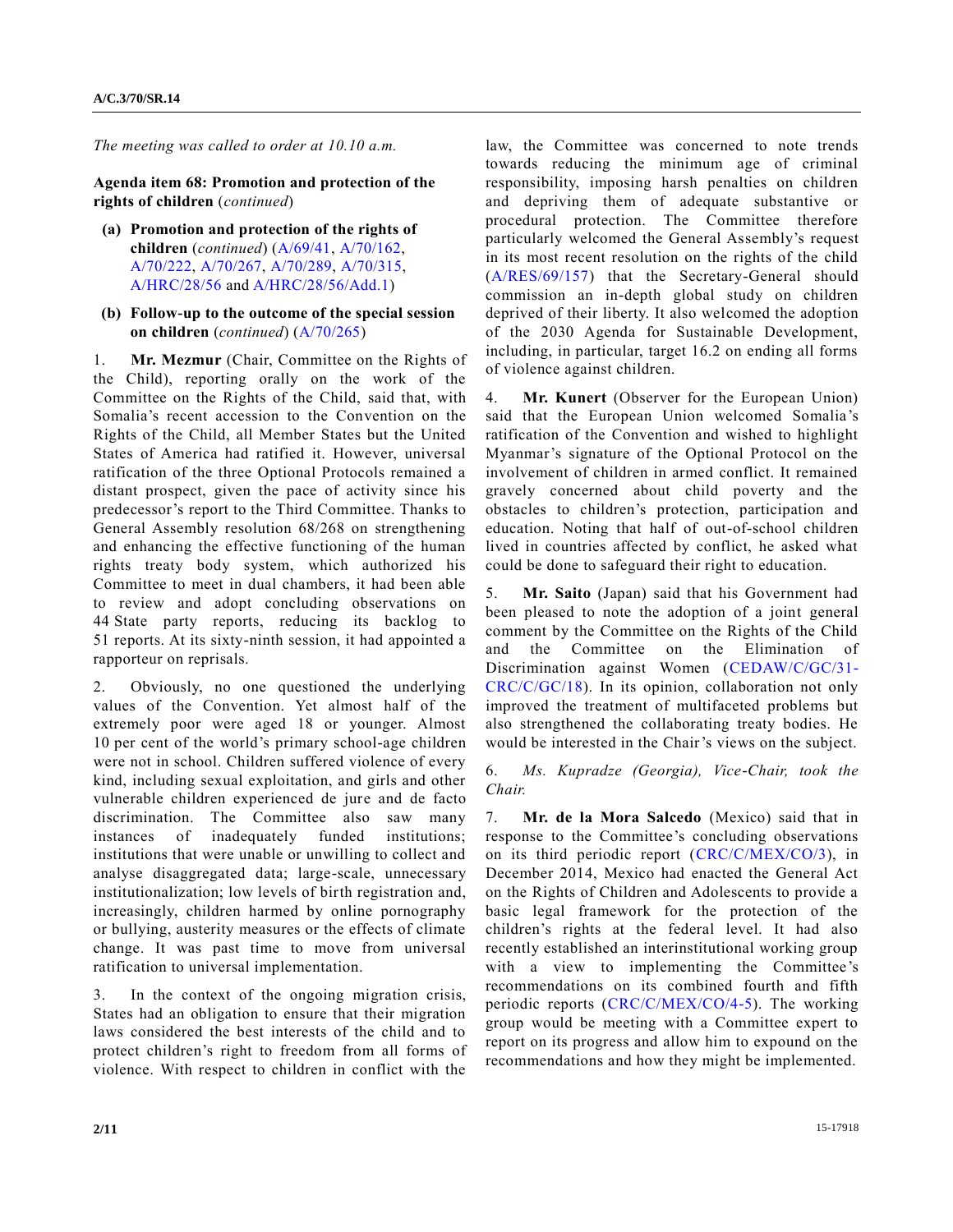8. **Mr. Thórsson** (Iceland) commended the Committee for its efficiency and asked the Chair to assess the experience of considering reports in dual chambers.

9. **Ms. O'Connell** (Ireland) said that Ireland shared the Chair's view that the realization of children's rights hinged on a wide range of factors. Given the need for a multisectoral approach, she would like to know what types of new partnerships he envisioned. She would also appreciate his comments on the role that civil society could play in monitoring the enforcement of laws and policies on the rights of the child, including the right to education.

10. **Mr. Mezmur** (Chair, Committee on the Rights of the Child), responding to the representative of Ireland, said that the primary partnerships should be between government departments and with national human rights organizations and universities. The State should also partner with stakeholders that had an impact in children's lives, including in particular religious and traditional leaders, as well as with the private sector. With respect to the role of civil society, the Committee depended on a range of stakeholders for follow-up and monitoring, including civil society organizations, whose alternative reports were very useful.

11. Responding to the representative of Iceland, he said that the experience with dual chambers had been largely positive, as the Committee had been able to make headway on its backlog. Although it had adopted draft recommendations in parallel chambers, it had finalized them in plenary in order to maintain quality. The secretariat's support had been invaluable. However, it could do more with additional funding from the Office of the High Commissioner for Human Rights.

12. Effective implementation of the Committee's recommendations was paramount, and he was therefore very happy to observe Mexico's nuanced approach. The Committee was developing a general comment on the rights of adolescents that would address some of the issues raised during Mexico's presentation of its reports.

13. As to the question of the Japanese representative, he agreed that additional input from another treaty body produced better, more credible documents. Joint comments also reduced the burden on States parties, avoided duplication of jurisprudence and made more efficient use of resources. Their only drawback was

that they took longer to draft. The Committee would continue to work with other treaty bodies on issues of mutual interest. For example, it was talking with the Committee on the Rights of Persons with Disabilities with a view to improving and updating general comment No. 9 (2006) on the rights of children with disabilities.

14. Regarding children's right to education in general, a surprising number of countries did not have genuinely free and compulsory education. Education was particularly important in situations of humanitarian crisis or conflict, and human rights education could even prevent conflict. The Committee had repeatedly asked States parties to take steps to ensure that schools were protected from attacks. In that connection, prolonged use of schools by armed forces or armed groups seriously endangered children's right not only to education but also to survival and development.

15. **Ms. de Boer-Buquicchio** (Special Rapporteur on the sale of children, child prostitution and child pornography), introducing her report [\(A/70/222\)](http://undocs.org/A/70/222), said that the ratification of the Optional Protocol to the Convention of the Rights of the Child on the sale of children, child prostitution and child pornography by the Bahamas and Kiribati brought the number of States parties to 171. Looking back over the quarter century since the establishment of her mandate, she was seriously concerned at the failure of States to follow through on their obligations. She hoped that the 2030 Agenda for Sustainable Development would result in real changes for actual and potential child victims of sexual exploitation.

16. Her first annual report to the Human Rights Council [\(A/HRC/28/56](http://undocs.org/A/HRC/28/56) and [A/HRC/28/56/Add.1\)](http://undocs.org/A/HRC/28/56/Add.1) had focused on the sale and sexual exploitation of children facilitated by information and communication technologies. In that connection, the international community would benefit from a permanent, multistakeholder structure to harmonize practices, help States develop effective legislation, policies and strategies and facilitate transnational cooperation on the online sexual exploitation of children.

17. With regard to country visits, in 2015 she had visited Armenia, and she would be visiting Japan shortly. She would be travelling to Georgia in 2016 and had requested to visit Mozambique.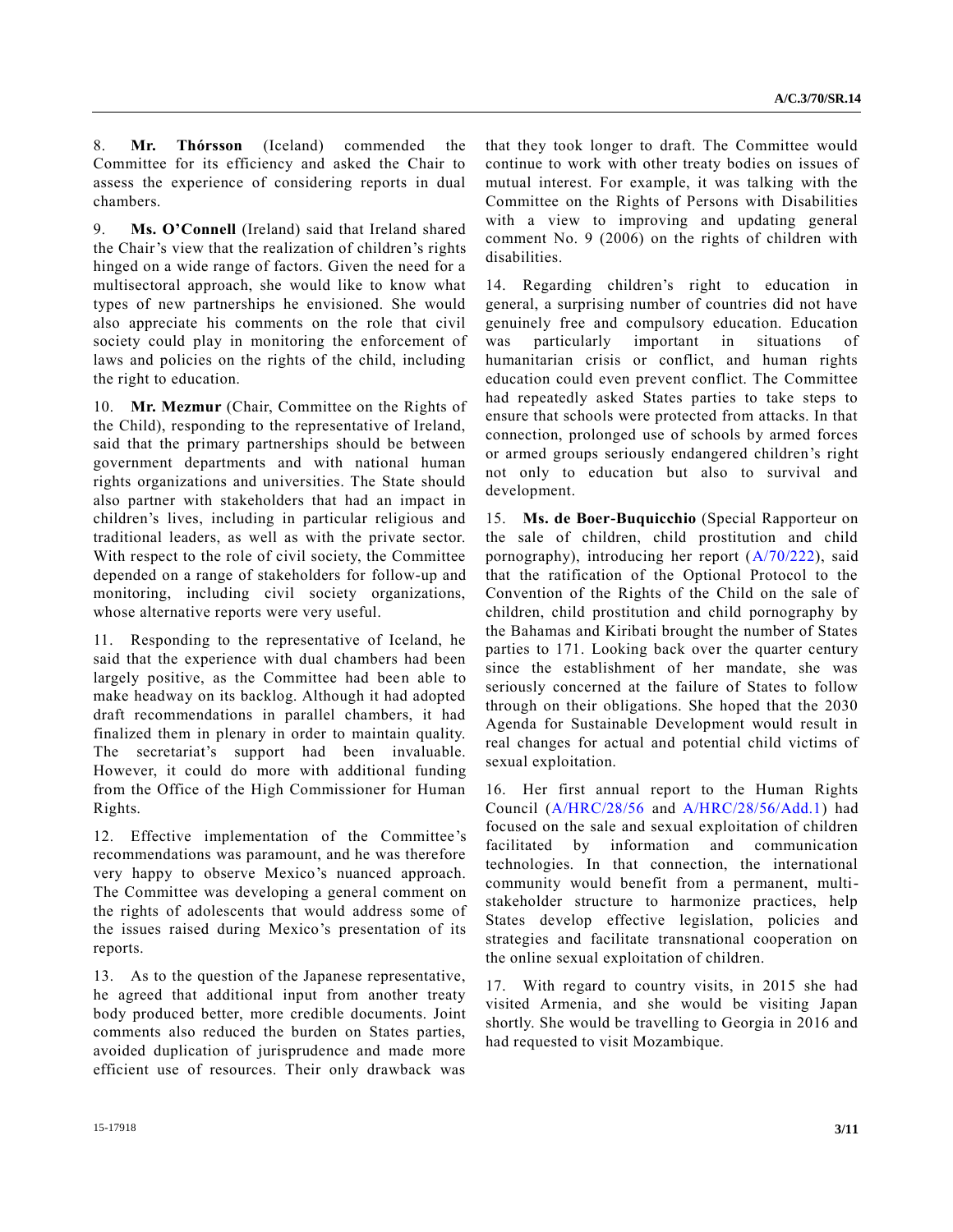18. Her report to the General Assembly focussed on comprehensive care, recovery and reintegration programmes for child victims of sexual exploitation. There was a lack of data on the number of child victims, whose registration was indispensable to ensure follow-up. For example, the number of child victims of online sexual exploitation was unknown. As her predecessors had also emphasized, disaggregated data was needed on every aspect of the sale, trafficking and sexual exploitation of children.

19. Support for child victims should be childsensitive and should consist of integrated services ranging from immediate medical care and psychological support to legal aid and long termreintegration measures. Many States needed to eliminate barriers to reporting and identifying victims and institute safeguards to prevent system-induced trauma. Several failures in care and recovery programmes stemmed from the deep-rooted misconceptions that the child was responsible or that an adolescent could consent to his or her exploitation, as well as from gender prejudices, which led to the marginalisation of both boys and children who identified as lesbian, gay, bisexual, transgender or intersex (LGBTI).

20. The recovery and reintegration of child victims of sexual exploitation was a very long process. While good first-response services abounded, medium- and long-term rehabilitation services did not. In that connection, the importance of appropriate and sustained funding and resourcing could not be overstated. Rehabilitation should be based on an individualized plan and should foster the child's sense of agency. Whenever possible, it should involve the family and the community in order to forestall discrimination. States should establish mandatory training and minimum qualifications for caregivers, provide adequate support and assistance for them and develop and monitor minimum standards for organizations that provided care.

21. **Ms. Probst-Lopez** (Switzerland) asked the Special Rapporteur for examples of effective ways to minimize the contribution of information and communications technologies to the exploitation of children. Switzerland would continue to follow the Special Rapporteur's work and her efforts to coordinate her activities with other United Nations treaty bodies. It had recently launched an awarenessraising campaign to combat child sex tourism.

22. **Mr. Garcia** (United States of America) said that his delegation agreed that child victims of sexual exploitation should receive care, recovery and reintegration services tailored to their individual needs. It also agreed that vocational training for rescued victims was often gender-biased and rarely tailored to the local labour market. It applauded the Special Rapporteur's emphasis on the vulnerability of LGBTI youth. In that connection, his delegation would appreciate examples of good practice for identifying boys and young LGBTI victims and providing them with appropriate services.

23. **Ms. McElwaine** (Observer for the European Union) said that the European Union's recently adopted Action Plan on Human Rights and Democracy made protecting children from sexual abuse and exploitation a priority. Child victims of sexual exploitation often faced barriers to education, but a lack of education made them more vulnerable to exploitation. Her delegation would appreciate policy recommendations on how to break that vicious cycle and, in general, on what could be done to improve the implementation of the Optional Protocol.

24. **Mr. Saito** (Japan) said that he hoped that the Special Rapporteur's upcoming visit to Japan would be fruitful. In June 2014, Japan had amended its child pornography law to outlaw child pornography, with penalties effective beginning July 2015. In paragraph 89(a) of her report, the Special Rapporteur invited the international community to facilitate cooperation to provide for the care, recovery and reintegration of child victims. He asked her to elaborate on that point and indicate any existing examples of good practice.

25. **Mr. de la Mora Salcedo** (Mexico) agreed that States bore primary responsibility for the design and implementation of programmes, policies and services to ensure the right to care, recovery and reintegration of children, including their timely identification as victims. His delegation would value her opinion on the best mechanisms for providing such services. It would also appreciate practical recommendations for the reintegration of child victims.

26. **Ms. de Boer-Buquicchio** (Special Rapporteur on the sale of children, child prostitution and child pornography) said that her report cited good practices that could be replicated, such as the Scandinavian child houses, which avoided system-induced trauma. Israel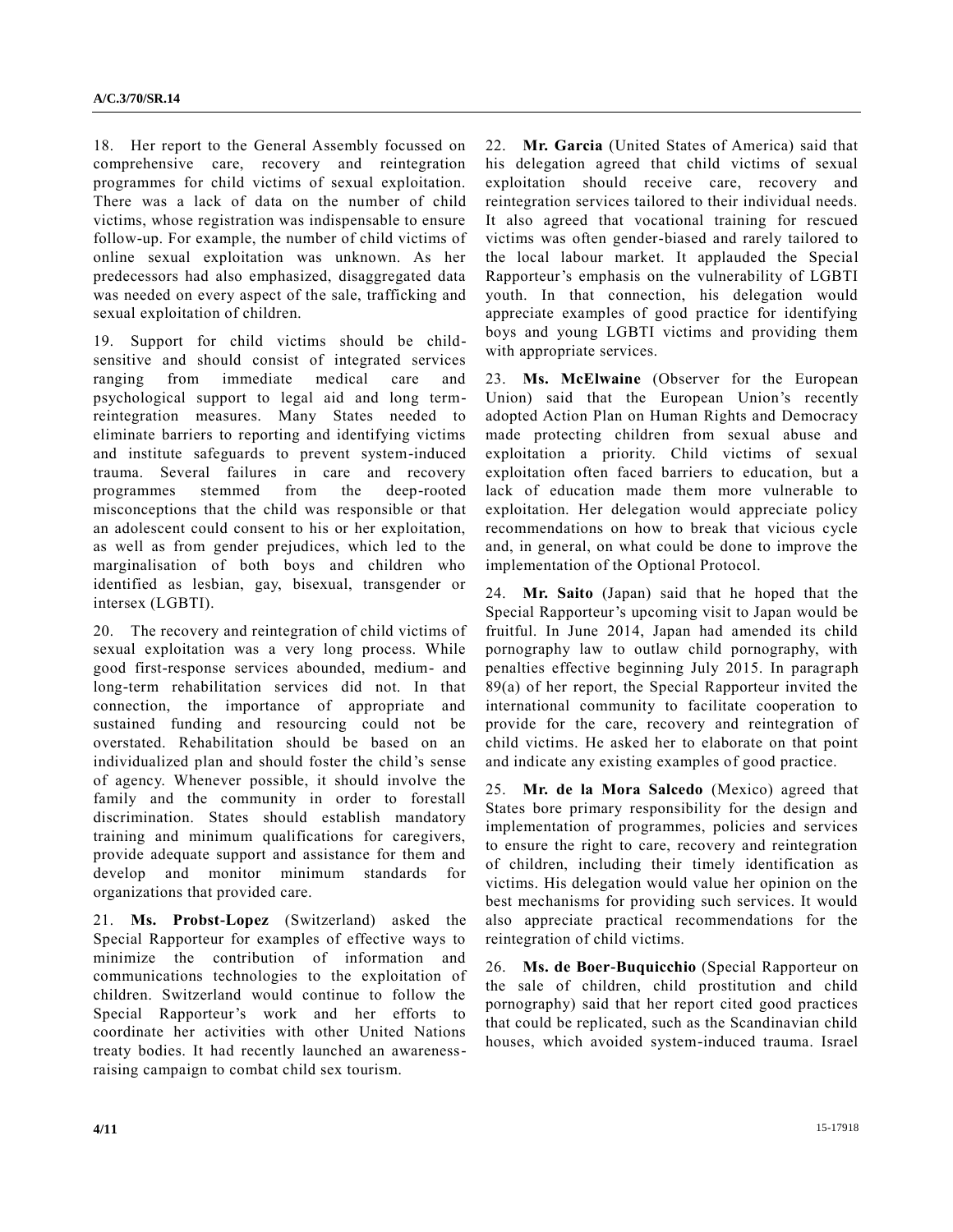had an effective outreach system, also described in her report.

27. With respect to child sexual exploitation facilitated by information and communications technology, she was pleased to have participated in the #WePROTECT Children Online Global Summit, organized by the United Kingdom in December 2014. Combating online sexual exploitation required effective cooperation among States, as well as with civil society and private industry. In terms of good practices, the first step was to make children aware of the risks involved in going on line. Another good practice was to develop online hotline apps that children could use to get immediate help.

28. While the majority of victims of sexual exploitation were girls, many were boys or LGBTI youth. Outreach was particularly important with boys because of their ingrained belief that asking for help was unmanly.

29. Young survivors of sexual exploitation faced multiple barriers to education. Many school systems would not enrol children who had attended school infrequently if at all. Many would not accept children with no legal documentation. Once enrolled, child survivors needed emotional and academic support. The dropout risk was great. Child survivors should not be systematically forced to go to school. Education should be a part of the individualized plan crafted with the child's participation and tailored to his or her needs.

30. In situations of armed conflict, the peace process should include consideration of how the international community could help the State fulfil its obligations to ensure accountability and redress for child victims of sexual exploitation. She had joined with the Special Rapporteur on the right to health and the Special Rapporteur on contemporary forms of slavery in offering assistance to Nigeria for addressing the care, rehabilitation and reintegration of girls who had been abducted by Boko Haram. She was looking forward to the conclusions and recommendations of the panel appointed by the Secretary-General to investigate the response of the United Nations to allegations of sexual abuse surrounding the deployment of foreign military forces in the Central African Republic.

31. Regarding pornography in Japan, she looked forward to hearing the details of Japanese legislation on the subject during her upcoming visit.

32. **Mr. Tituaña Matango** (Ecuador), speaking on behalf of the Community of Latin American and Caribbean States (CELAC), said that its member States were well known for their commitment to advancing the rights of the child. Mostly middle-income countries, they were working to address childhood vulnerabilities due to racial discrimination and gender inequality; violence, organized crime and drug trafficking and the effects of the global financial crisis and natural disasters.

33. They recognized the need for attention to vulnerable groups such as disabled and indigenous children and, in particular, for the mainstreaming of issues related to indigenous children in their national development policies. They remained committed to intensifying their efforts to prevent all forms of discrimination against indigenous children, in cooperation with indigenous peoples.

34. They called on all countries involved in the migration phenomenon to promote and protect the human rights and fundamental freedoms of migrant children and adolescents, on the basis of the principle of shared responsibility, and to safeguard the interests of minors in accordance with the Convention on the Rights of the Child and the Vienna Convention on Consular Relations. Given the complex reasons for the mass migration of accompanied and unaccompanied minors, it was important to coordinate the efforts of countries and international organizations. The commitments made during the third Meeting on Migrations of CELAC were a step in the right direction. In view of the importance of adequate nutrition for early childhood development, they were also pleased to report the adoption of the CELAC Plan for Food Security, Nutrition and Eradication of Hunger 2025.

35. The CELAC member States categorically condemned bullying and committed themselves to taking appropriate steps to prevent it, including by combating stereotyping and discrimination. Once again, they stressed the need for all countries to strengthen their efforts to develop early childhood programmes, with the support of international organizations.

36. The CELAC member States attached great importance to all forms of international cooperation and reiterated the need to improve the coordination of assistance to developing countries. The realization of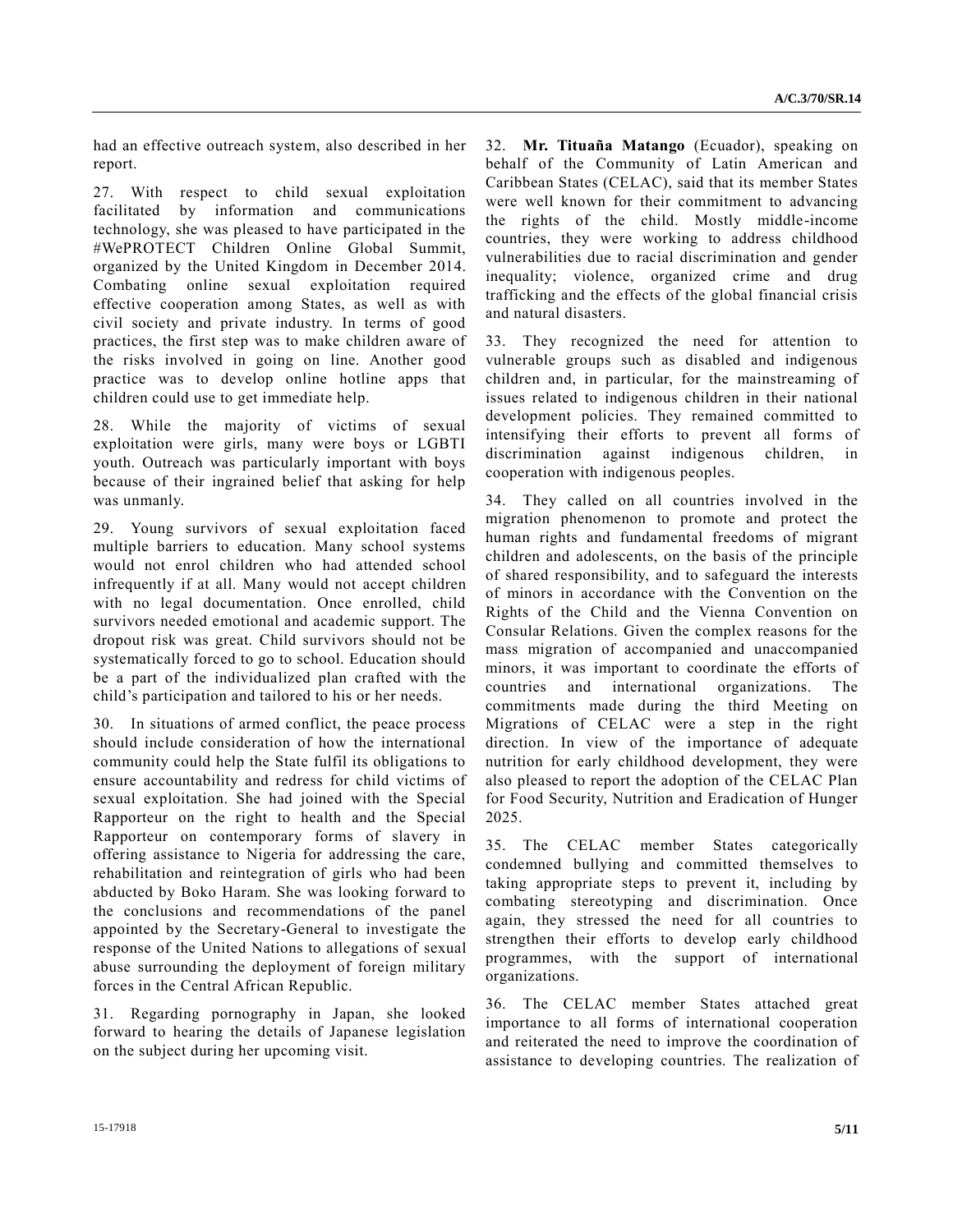the rights of children hinged on successful implementation of the 2030 Agenda for Sustainable Development, which would require a multifaceted approach and the international community's commitment to mobilize all necessary resources.

37. **Mr. Dzonzi** (Malawi), speaking on behalf of the Southern African Development Community (SADC), said that the SADC countries had a longstanding commitment to the promotion and protection of the rights of children, confirmed by their unanimous ratification of both the Convention on the Rights of the Child and the African Charter on the Rights and Welfare of the Child. Furthermore, they all had legal protections in place to safeguard the rights and welfare of children.

38. In the spirit of the SADC Business Plan on Orphans, Vulnerable Children and Youth 2009-2015, they recognized the need to combat malnutrition by evaluating children's nutritional needs, treating and preventing acute malnutrition and strengthening public health systems. They noted the urgent need to protect children in situations of armed conflict from abduction, trafficking, military recruitment, sexual slavery and forced marriage and to ensure their continued education. Mindful of their obligations to disabled children, they were working to include them in society on an equal basis by retrofitting regular schools, placing appropriately trained teachers in classrooms and ensuring that schools were fully accessible. They once again stressed the need for policies and action plans to support the many children living in childheaded households. In regard to HIV/AIDS, they were developing family, community and national strategies to mitigate the negative impact of AIDS-related illness and death on the health, welfare and education of children, many of whom were already poor.

39. **Mr. Kyaw Tin** (Myanmar), speaking on behalf of the Association of Southeast Asian Nations (ASEAN), said that ASEAN attached great importance to meeting children's basic needs for food, education and health care and to safeguarding their rights through appropriate legal frameworks, policies and programmes. It had adopted a variety of platforms and policies for that purpose, including, most recently, the ASEAN Plan of Action against Trafficking in Persons, Especially Women and Children.

40. In 2015, the ASEAN Commission on the Promotion and Protection of the Rights of Women and Children had drafted its terms of reference and work plan for 2012-2016. It would focus on implementing the relevant international and ASEAN instruments and developing policies, programmes and strategies. In addition, it would help member States prepare periodic reports for the Committee on the Rights of the Child and other treaty bodies.

41. ASEAN was collaborating with United Nations entities and other development partners to promote and protect the rights of children. The fruits of such collaboration included the soon-to-be-launched network of social service agencies, specifically designed to help protect women and children from violence and assist victims, and the 2014 Framework Agreement for Cooperation between the Association of Southeast Asian Nations and the United Nations Children's Fund (UNICEF). ASEAN hoped that the Comprehensive Partnership between ASEAN and the United Nations would strengthen the efforts of member States to meet the Sustainable Development Goals relating to women and children and thanked the United Nations for providing expertise on the elimination of violence against women and children to the ASEAN Intergovernmental Commission on Human Rights.

42. ASEAN had begun implementing phase two of the ASEAN Safe Schools Initiative. It would continue to mainstream the protection of women, children and other vulnerable groups in the 2015-2020 ASEAN Agreement on Disaster Management and Emergency Response Work Programme.

43. **Mr. Vrailas** (Observer for the European Union), speaking also on behalf of the candidate countries Albania, Montenegro, Serbia, the former Yugoslav Republic of Macedonia and Turkey; the stabilization and association process country Bosnia and Herzegovina; and, in addition, Armenia, Georgia, the Republic of Moldova and Ukraine, said that, despite progress on promoting and protecting their rights, children continued to suffer from inexcusable violence, distressing inequalities and the horrors of war, from which they were fleeing in record numbers. The European Union was strongly committed to the Convention on the Rights of the Child and its optional protocols and called on States Parties to withdraw any reservations to them. Stressing the importance of the Optional Protocol on a communications procedure, he said that seven European Union States had already ratified it.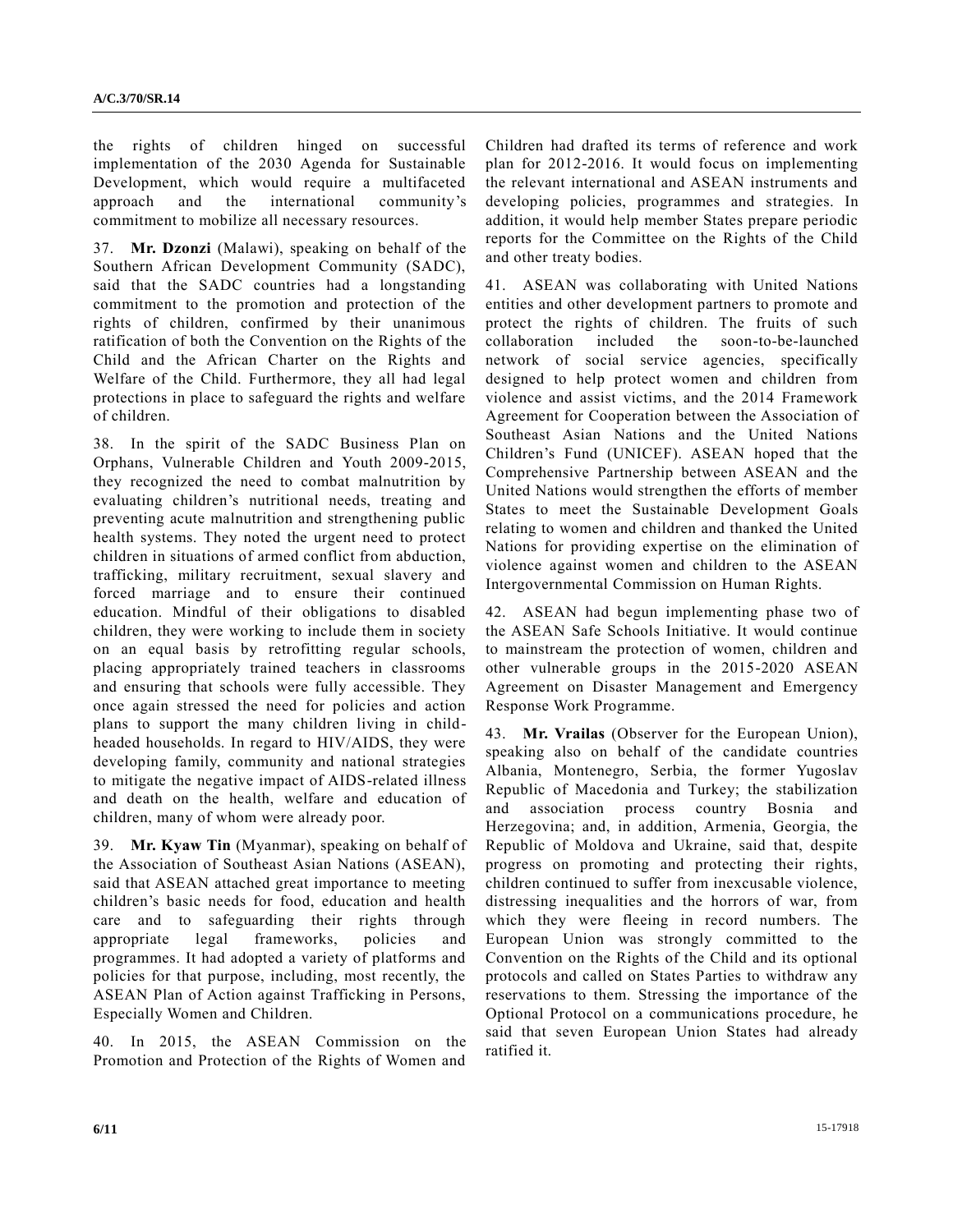44. With its partners in the Group of Latin American and Caribbean Countries, the European Union would be introducing a draft resolution on the rights of the child with a focus on the right to education. Together with Uruguay and UNICEF, it was also sponsoring an interactive panel discussion on the right to education in emergencies.

45. The European Union was committed to advancing the 2030 Agenda for Sustainable Development, both internally and through its external policies, including by supporting implementation. With respect to target 16.2, on ending abuse, exploitation, trafficking and all forms of violence against children, strengthening child protection systems was a key priority of its Action Plan on Human Rights and Democracy (2015-2019). Moreover, since 2012, the importance of integrated child protection systems had been a recurring topic of discussion at the annual meetings of European Forum on the Rights of the Child, which had proposed 10 principles for such systems.

46. The European Union was deeply concerned about the ongoing refugee crisis and considered the implementation of the 2030 Agenda to be critical to addressing its root causes. In the near term, protecting the rights of migrant and refugee children should be a primary consideration. Assisting child victims of trafficking and enhancing cooperation in that area were also European Union priorities and part of its Strategy towards the Eradication of Trafficking in Human Beings 2012-2016.

47. As part of its Education and Training 2020 strategy, member States would share best practices for guaranteeing access to quality education for all at all levels. Furthermore, the European Union would continue to increase its support for education in emergencies. With respect to humanitarian assistance, its Children of Peace Initiative was supplemented by a dedicated budget line for humanitarian projects.

48. It welcomed the engagement of the United Nations on behalf of children in armed conflict and supported its efforts to fight impunity and address persistent perpetrators. It especially welcomed the work of the Special Representative of the Secretary-General for Children and Armed Conflict and actively supported the "Children, Not Soldiers" campaign.

49. The European Union also welcomed the efforts of the Special Representative on Violence against Children. It remained committed to ending all violence

against children, including the death penalty for offences committed by minors. It had recently launched a global outreach campaign focusing on ending child, early and forced marriage and female genital mutilation, and it set aside funds for projects to prevent female genital mutilation.

50. The European Union had been a staunch supporter of Sustainable Development Goal 5, on achieving gender equality and empowering all women and girls. Its new framework for gender equality and women's empowerment aimed to help partner countries establish a more enabling environment for women and girls. Together with UNICEF, it had developed a comprehensive child rights toolkit for integrating children's rights in development cooperation.

51. Following the adoption of the Directive 2011/92/EU on combating the sexual abuse and sexual exploitation of children and child pornography, member States were strengthening their legislation and structures to better protect child victims, prosecute abusers and prevent abuse. The Global Alliance against Child Sexual Abuse Online, a joint initiative launched by the European Union and the United States of America in 2012, united 54 countries and should result in more rescued victims, more effective prosecution and fewer online images of child sexual abuse.

52. The European Union fully supported target 8.7 of the Sustainable Development Goals, regarding the elimination of the child labour, and would strengthen its action in that sphere. It would continue to promote and protect the rights of the child through political dialogue and through cooperation with the United Nations system, Member States, regional organizations and civil society.

53. **Mr. Radomski** (Poland) said that Poland was proud to have initiated the negotiations on the Convention on the Rights of the Child and welcomed the unprecedented number of ratifications. However, the Convention was worthless if not implemented. States parties had a duty to enact the implementing law, of which Bangladesh's Children Act of 2013 was a good recent example. They also had a duty to allocate sufficient human, technical and financial resources for the dissemination of child-related laws. Poland itself had recently amended its Labour Code to double the amount of leave that parents could take following the birth of a child. It had also passed the Act on Care for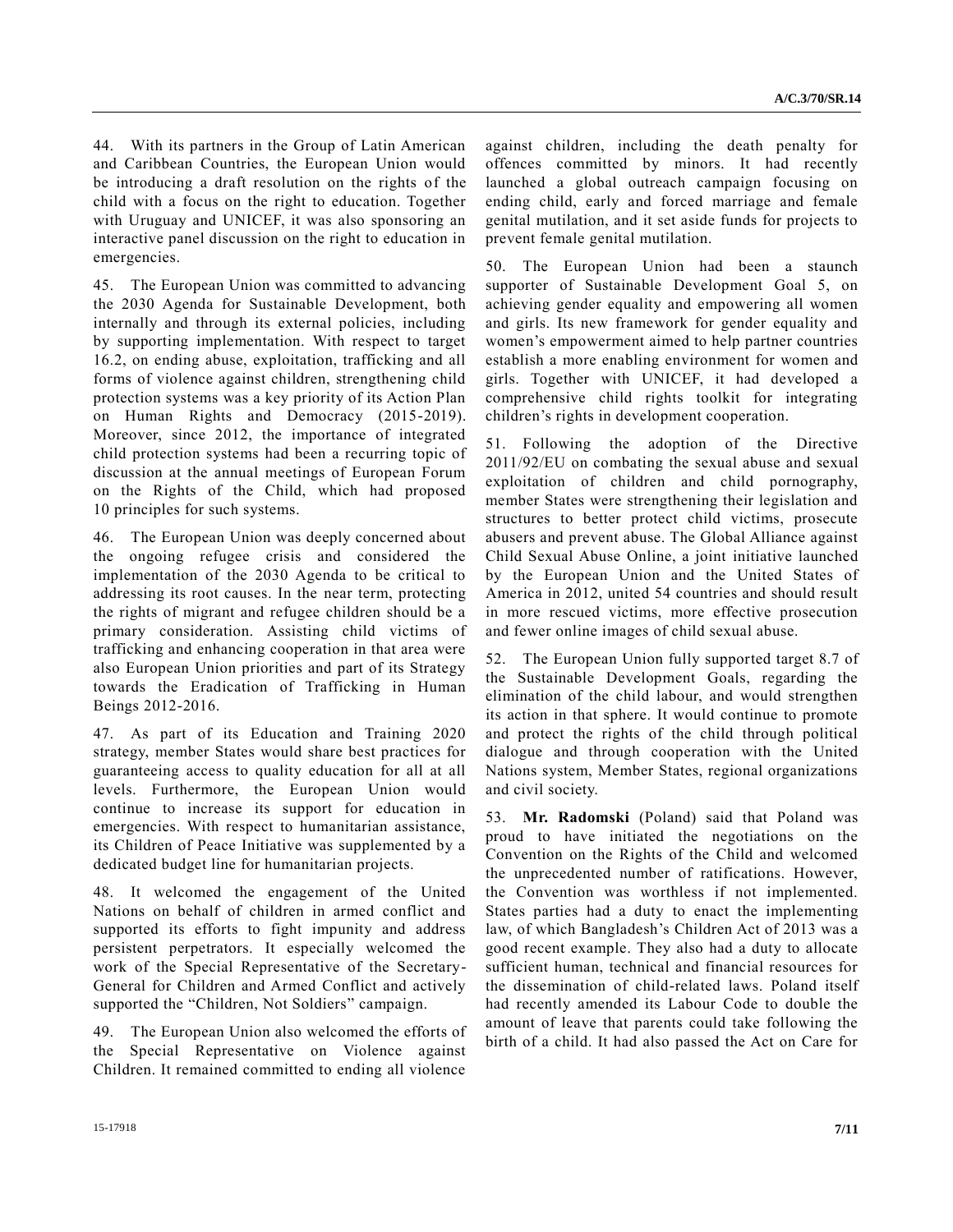Children under the Age of 3, which improved access to public child care.

54. Poland was one of the core sponsors of Human Rights Council resolution 29/8 on strengthening efforts to prevent and eliminate child, early and forced marriage. Deeply concerned about increasing violence against educational facilities, it had affirmed its commitment to implementing the Guidelines for Protecting Schools and Universities from Military Use during Armed Conflict by signing the Safe Schools Declaration.

55. **Ms. Abdelkawy** (Egypt) said that her Government considered the traditional family the guardian and protector of children, women, the elderly and the disabled and was therefore deeply committed to its protection. Given the priority importance of children's education and health, it looked forward to engaging in the development of a framework for the follow-up and review of child-related commitments in the 2030 Agenda for Sustainable Development. Reiterating Egypt's firm commitment to the Convention on the Rights of the Child, she called on all Member States to refrain from introducing controversial notions regarding children's needs during the implementation of the 2030 Agenda for Sustainable Development. Children should be allowed to develop their full potential and should be taught respect for their parents, respect for their own cultural identity, values and language and the values of their country, as well as respect for other civilizations.

56. Egyptian laws prohibited all forms of violence against children. Regarding violence against children in situations of armed conflict, her Government condemned the attacking and killing of Palestinian children in the occupied territories and stressed the need to end impunity for the perpetrators.

57. Her Government commended the work in Egypt of the United Nations Population Fund-United Nations Children's Fund Joint Programme on Female Genital Mutilation/Cutting and planned to mobilize more resources to support similar programmes in Africa. Thanks to the strong partnership between it and UNICEF, implementation of the Egypt country programme for 2013-2107 was proceeding apace, and it counted on continued cooperation with UNICEF to promote and protect the rights of Egyptian children.

58. **Ms. Cantada** (Philippines) said that the Philippine Council for the Welfare of Children had been formulating and implementing policies, programmes and projects for children and youth since 1975. The largest chunk of the national budget was earmarked for education. To encourage universal enrolment, poor families were given a cash transfer on condition that their children aged 3 to 18 attended school and received basic preventive health care.

59. The Philippines remained steadfastly committed to protecting children in situations of armed conflict. In 2014, after 40 years of war and 16 years of a difficult peace process, her Government had signed a comprehensive agreement on the Bangasamoro with the Moro Islamic Liberation Front (MILF). With the first phase of decommissioning the MILF combatants completed in May 2015 and a draft law containing the legal framework and governing law of the new Bangasamoro entity before Congress, a lasting peace for the children of the Philippines was finally within reach.

60. In 2014, MILF had renewed its commitment to the action plan to eliminate the recruitment and use of children, and UNICEF had conducted orientation sessions on the plan across MILF camps and communities. For its part, the Armed Forces of the Philippines had submitted a strategic plan and a draft circular on child protection in situations of armed conflict. It had also issued guidelines on the conduct of military activities on the premises of schools or hospitals, and school staff were required to report any grave violation of child rights to the Council for the Welfare of Children within 24 hours. In addition, a multi-agency monitoring, reporting and response system had been established to address grave violations of child rights in situations of armed conflict.

61. **Mr. Rabi** (Morocco) said that Morocco had begun the process of ratifying the Optional Protocol of the Convention on the Rights of the Child establishing a communications procedure. In 2014, it had presented its combined third and fourth periodic reports [\(CRC/C/MAR/3-4\)](http://undocs.org/CRC/C/MAR/3) to the Committee on the Rights of the Child, which had welcomed its progress in terms of legislation, ratifications and national plans and programmes, as well as its withdrawal of its reservation to article 14, paragraph 1, of the Convention.

62. Morocco had undertaken a series of reforms to promote and protect the rights of children in the context of its National Action Plan for Children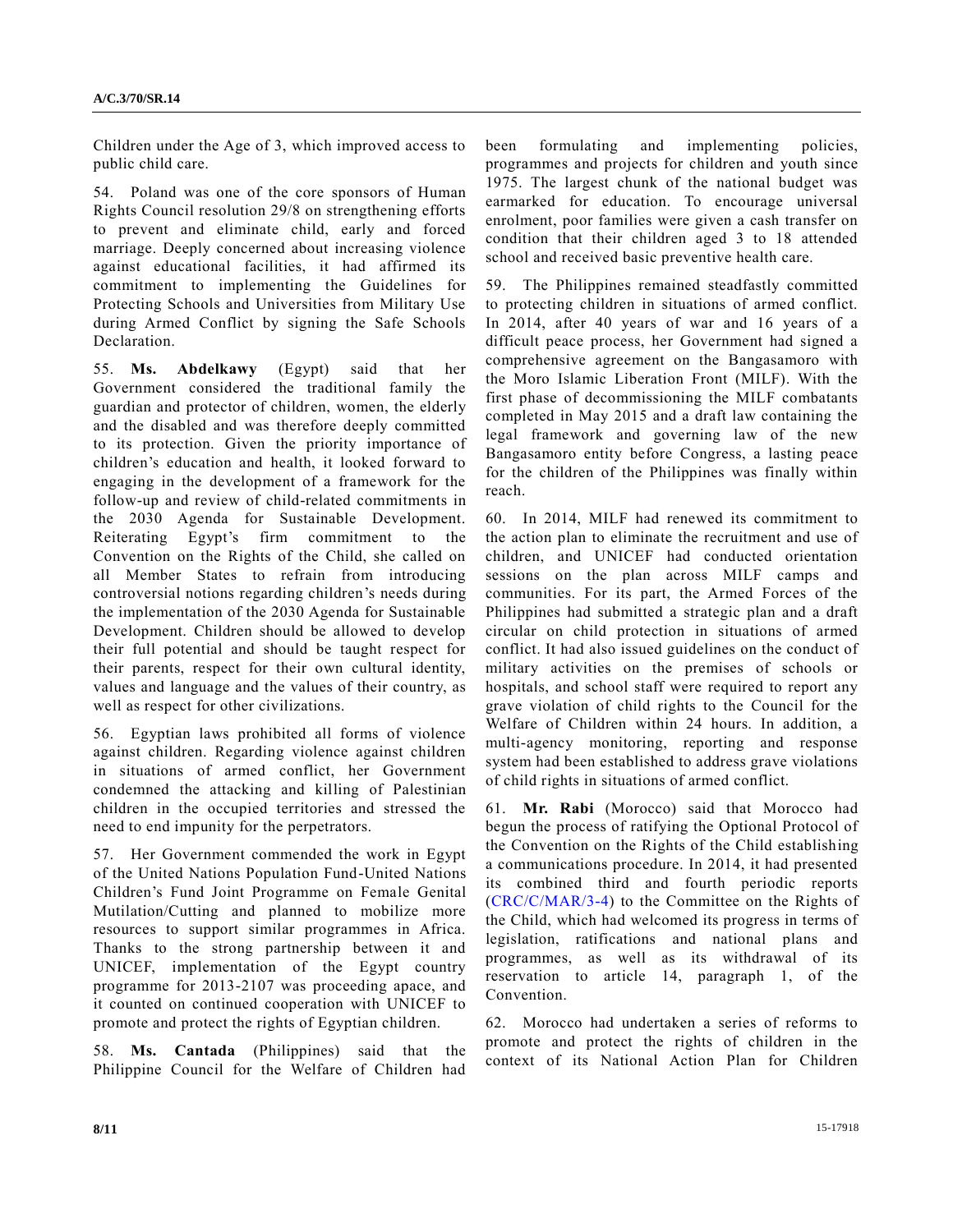2006-2015. Following up on a mid-term review of the plan, it had initiated development of an integrated public policy on the protection of children in 2013.

63. Long the foundation of Morocco's national education strategy, the right to accessible and quality education for all was enshrined in its Constitution of 2011. Since 1998, school enrolment had doubled to 94 per cent, and a pilot stipend programme was under way to implement mandatory enrolment for children aged 6 to 15. Under a national policy on migration and asylum adopted in 2013, Morocco had taken steps to facilitate the enrolment of migrant children in public and private schools. It was also making plans to establish a national recourse mechanism for child victims of human rights violations.

64. **Ms. Bavdaž Kuret** (Slovenia) said that despite some progress in the protection of children's rights, children in many parts of the world were fleeing protracted crises. It was extremely important to be aware of the vulnerabilities of refugee children, including their vulnerability to abduction and human trafficking. Protecting the rights of the child required the coordinated action of United Nations agencies and entities, the special procedures, international and regional organizations, Member States and civil society.

65. The well-being of children was high on the Slovenian agenda. Slovenia had proposed the establishment of the European Day on the Protection of Children against Sexual Exploitation and Sexual Abuse and would mark the first European Day with a conference in the National Assembly. It paid particular attention to the training of professionals in different fields, such as the prevention of domestic violence and online sexual abuse and exploitation of children. In 2014, it had launched the first nationwide campaign to combat violence against women and teenage girls, and it had plans to amend laws and issue guidelines to address violence against children in school. Slovenia also paid particular attention to the promotion of the rights of children in its cooperation and humanitarian assistance efforts, including by financially supporting the projects of Slovenian non-governmental organizations. Launched in 2005, its "Our Rights" programme to educate children on their rights had reached more than 175,000 children in over 20 countries.

66. **Ms. Pérez Cisneros** (Mexico), speaking as a youth delegate and recalling General Assembly resolution 69/158 on protecting children from bullying, said that Mexico had decided to make bullying a priority issue and had initiated several programmes to address it. It had also recently passed the General Act on the Rights of Children and Adolescents. At the regional level, the countries of Latin America and the Caribbean had adopted the Montevideo Consensus on Population and Development, which set targets for protecting and promoting the rights of children, adolescents and young people, as well as an operational guide for its implementation and follow-up.

67. Government action was required to protect the best interests of vulnerable children and to empower children and adolescents to report abuses and achieve respect for their rights. Mexico would like to see the General Assembly address the rights of children from a comprehensive perspective that linked human rights and development. It would be participating actively in the creation of the new global partnership to end violence against children.

68. **Ms. Razzouk** (United States of America) said that well-founded hopes for the advancement of children's rights were clouded by the impact of humanitarian crises of unprecedented scale. Never in recent memory had so many children been subjected to such unspeakable brutality. The United States was appalled by the Syrian regime's almost daily bombardment of civilians, including children. To help children affected by crises, the United States had doubled its contributions to UNICEF in 2014 and had recently announced an additional contribution to assist the Syrian humanitarian effort. Through its "No Lost Generation" initiative, it would continue to support efforts on behalf of children in Syria and elsewhere.

69. The United States would continue to work with other Governments to eliminate gender disparities in education and had launched an initiative to address the challenges preventing adolescent girls from completing school. Domestically, it was investing heavily in early childhood education.

70. **Ms. Gatto** (Italy) said that her delegation attached great importance to advancing the rights of children around the globe. It had spearheaded efforts to protect children in situations of armed conflict and had actively contributed to the adoption of Human Rights Council resolution 24/23 on strengthening efforts to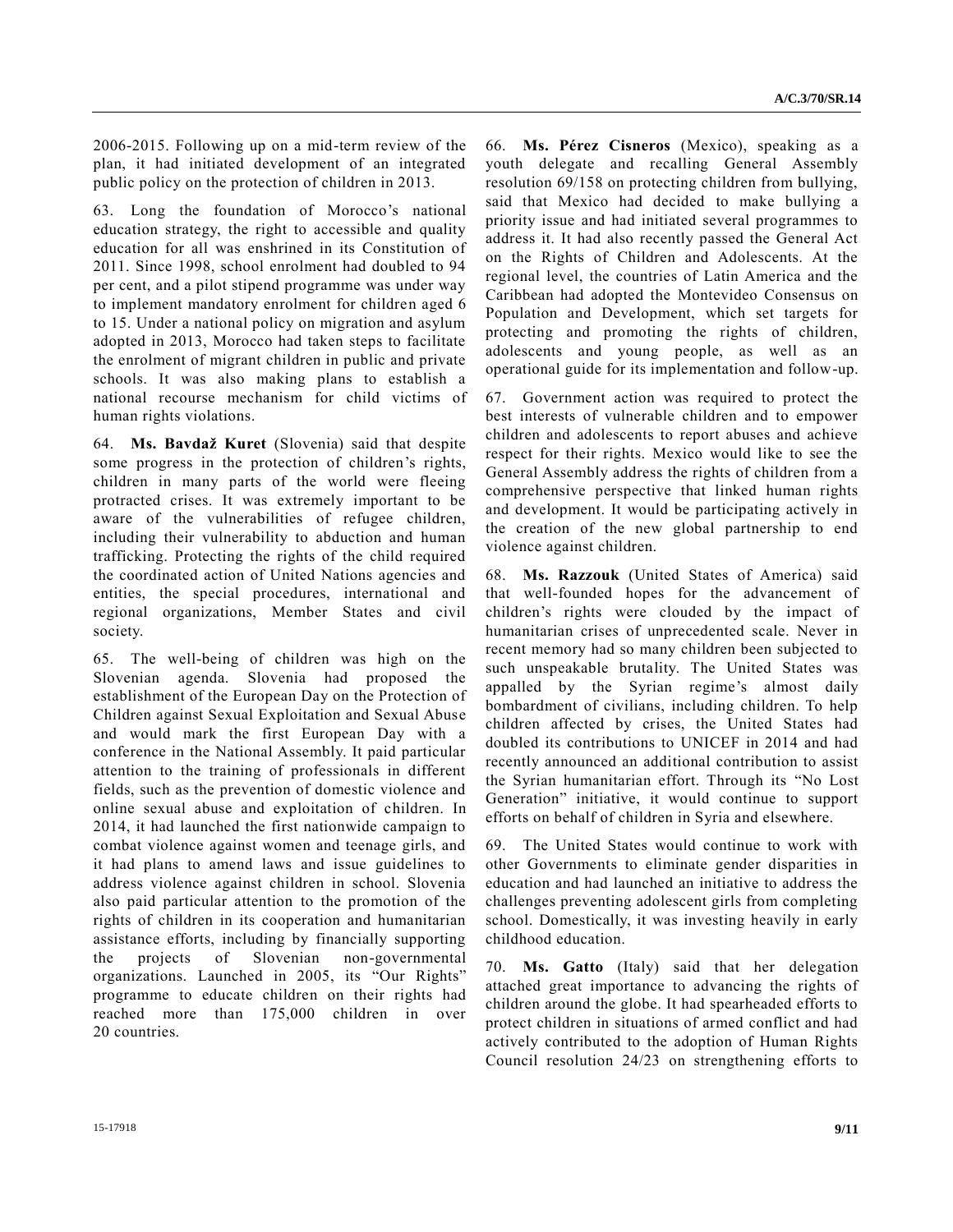prevent and eliminate child, early and forced marriage, as well as General Assembly resolution 69/156 on child, early and forced marriage.

71. Italy was committed to ending female genital mutilation, which was prohibited by the Italian code of medical ethics. Negotiating on behalf of the European Union, it had enlisted a record number of sponsors for General Assembly resolution 69/150 on intensifying global efforts for its elimination.

72. **Mr. Barkan** (Israel) said that Israel's concern for the well-being of children knew no colour, ethnicity, faith nor border. School in Israel was free for children aged 3 to 17. Almost all students completed secondary school, and increasing numbers graduated university. Special-needs children received education tailored to their abilities and needs in specialized institutes and were integrated into the regular classroom when possible. Israel fostered a culture of learning by providing a holistic learning environment. A diverse and multicultural society, it strove not only to provide all groups with access to education but also to teach tolerance and coexistence.

73. Israel endeavoured to make health care available to all children by offering assistance for pregnant women, children, families and the disabled. Dental care for Israeli children was covered by governmentfinanced health insurance programmes, and dental checks were conducted in schools once a year for Israeli pupils.

74. Israel had been present in every major humanitarian crisis, offering cutting-edge medical care and supplies, and it was proud that children in every corner of the world had been saved by breakthrough treatments invented in Israel. Its Agency for International Development Cooperation, MASHAV, was developing an action plan for international child development assistance and had hosted numerous international workshops on child-related topics in 2014.

75. **Mr. Babjee** (Singapore) said that children should be free to pursue their dreams, without fear of hunger, illness, prejudice or violence. To protect children from hunger, low-income pupils in Singapore received breakfast coupons for the school canteen. To keep children mentally and physically healthy, all children in Singapore were immunized, underwent regular health and dental screenings at school and could talk with a school counsellor about their problems. To discourage discrimination of any kind, they learned about the different races and cultures of their classmates. And, as residents of the safest country in the world, they enjoyed safe and child-friendly public spaces.

76. Under its Compulsory Education Act, Singapore was taking steps to improve the accessibility, affordability and quality of early childhood services and early intervention programmes for children with special needs. Furthermore, it was improving its education system to teach children holistically, in order to help them seize opportunities and rise to challenges.

77. **Mr. Hasegawa** (Peru) said that his Government had taken significant steps to promote and protect the rights of children. Peru's National Action Plan for Children and Adolescents 2012-2021 focused on providing access to quality early, primary and secondary education; reducing infant malnutrition and combating violence against children and adolescents, while its Multisectoral Commission ensured the intersectoral and governmental coordination required to implement the plan effectively. A national programme had been established to assist street children, and another provided healthy food for children attending public preschools and primary schools. In short, Peru was committed to strengthening the implementation, monitoring and review of childrelated national policies and to mainstreaming the advancement of children. The size and complexity of the challenge was a reason for action, not despair. Peru called on the international community to join forces to tackle the problems facing children from a broader perspective, in the light of the 2030 Agenda for Sustainable Development.

78. **Ms. Andujar** (Dominican Republic) said that her Government's National Development Strategy 2030 set specific targets for reducing inequalities, ending violence against children and combating child poverty. Many initiatives, such as the conditional cash-transfer programme, the comprehensive care centres for the disabled, the national literacy programme and extended school days, directly benefited young children and were designed to establish a comprehensive system of support for children, adolescents, their families and their communities. The foster family programme provided temporary homes for endangered children, and local boards had been established to protect and restore the rights of minors. In April, the Dominican Republic had launched its first road map to end